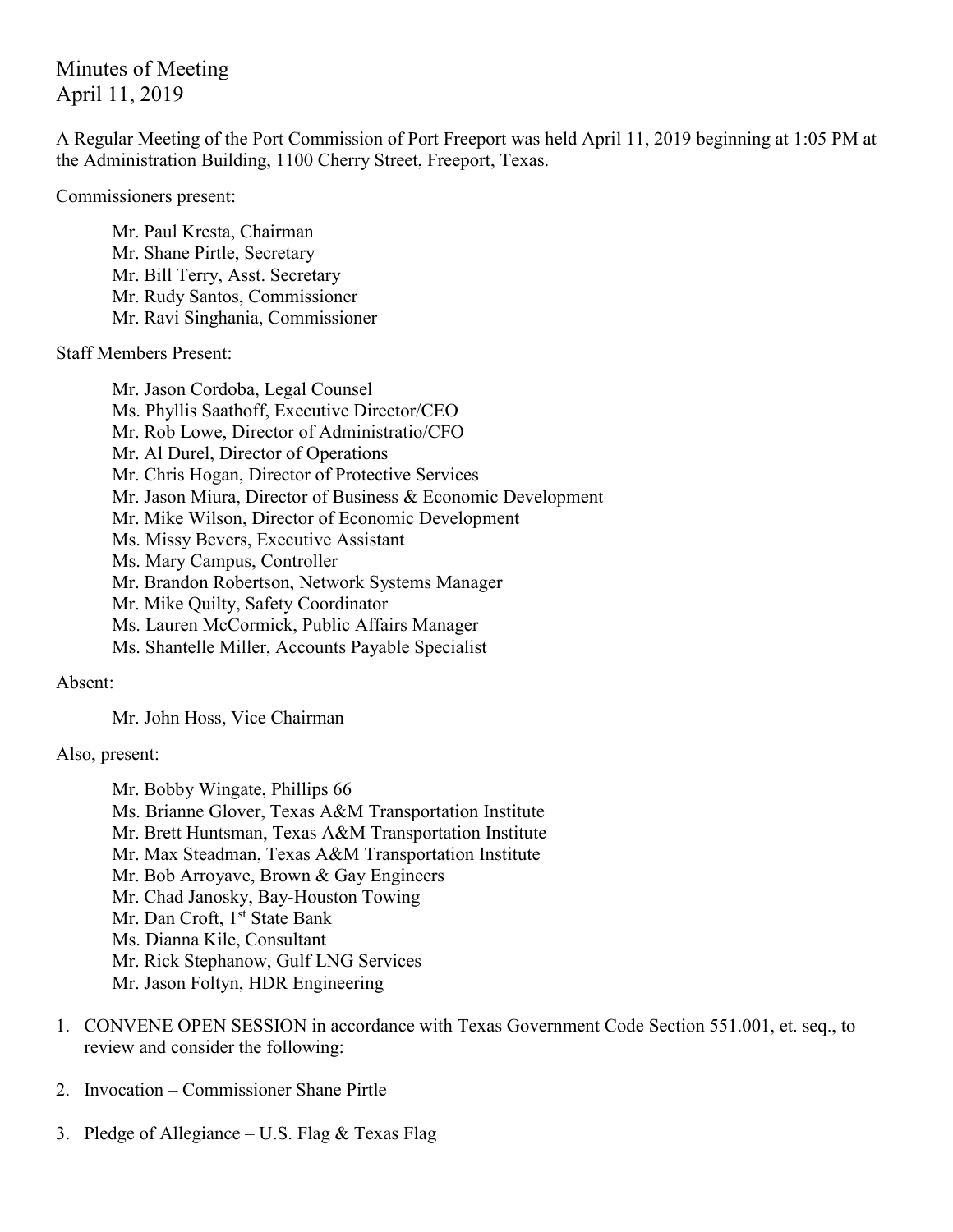- 4. Roll Call Commissioner Kresta noted that Commissioner Hoss was absent. All other Commissioners were present.
- 5. Safety Briefing Mr. Mike Quilty, Safety Coordinator
- 6. Approval of minutes from the Regular Meeting held March 28, 2019.

A motion was made by Commissioner Pirtle to approve the minutes as presented. The motion was seconded by Commissioner Terry with all Commissioners present voting in favor of the motion.

7. Receive report from Executive Director/CEO and/or Port staff on activities and matters related to administrative affairs. Port tenant updates, USCOE, rail issues, AAPA Committees, leases, contracts, upcoming Port and civic events and other related administrative affairs.

Ms. Saathoff introduced the new Chief Financial Officer, Rob Lowe, who joined the Port April 8. Ms. Campus also introduced Shantelle Miller who joins the Port as the new Accounts Payable Specialist. Staff attended a meeting with TxDOT April 1 where discussion was had regarding the 0.9-mile section of 1495 between Pine Street Bridge and FM 523 which is not currently included any TxDOT project. Since that meeting, TxDOT has received development authority to initiate the environmental work for this segment. The Port is positioning this project to be eligible for RIDER funding if legislature approves another \$20 million for RIDER program. The Brazos Pilots hired three dispatchers for dispatch services. A 24-hour service is anticipated within the next couple of weeks. The Nexus Group met April 3 and received a project update regarding activities for the Rail District. The group is scheduled to meet again May 6. Ms. Saathoff noted the Rail District is scheduled to complete the feasibility study soon and move forward with a designated preferred route. Senate Bill 2 and House Bill 2 are garnering a lot of attention with the Governor, Lt. Governor and Speaker of the House making a joint announcement April 10 proposing a sales tax rate increase which is intended to subsequently reduce property taxes. This item would be included on the November ballot. Ms. Saathoff and Ms. McCormick attended the Village of Surfside ribbon cutting for the nature trail March 30. Ms. McCormick gave an update on the Take-A-Child Fishing Tournament stating sponsorships have exceeded the \$32,000 goal with \$33,900 secured in sponsorships. The first video contest award will be presented April 12 to Paige Eudy who attends Stephen F. Austin Elementary.

8. Receive report from Commissioners on matters related to meetings and conferences attended, Port presentations and other related Port Commission matters.

Commissioner Singhania reported attending the Sweeny Chamber of Commerce Gala April 4 along with Ms. Saathoff. Commissioner Singhania thanked staff who assisted with the Scouts Breakfast held April where he was honored. He also noted the next Rail District meeting will be held tomorrow morning (April 12) in Richmond.

Commissioner Pirtle reported attending Gulf Coast Rescue event April 4 and the Scout Breakfast.

Commissioner Kresta congratulated Commissioners Santos' daughter on receiving the Cattlemen's Association scholarship award.

- 9. Public Comment There were no public comments.
- 10. Presentation of draft Economic Impact Study by Texas A&M Transportation Institute.

Mr. Wilson introduced Brianne Glover and Brett Huntsman with TTI who presented the executive summary of the draft Economic Impact Study. Ms. Glover stated the team was asked to ascertain the total annual economic impact of Port Freeport on local, statewide and national economies through the operation of and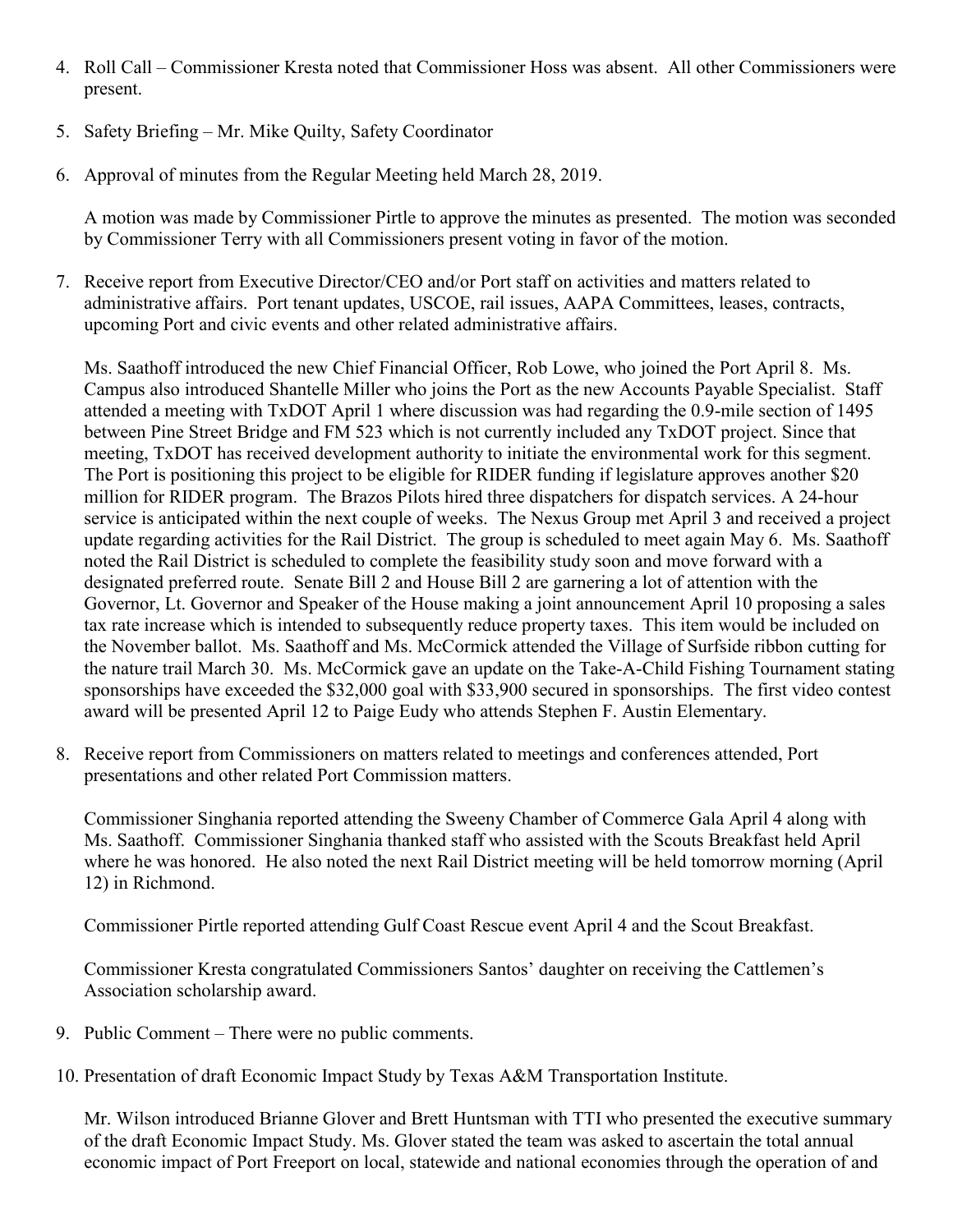investment of leased and privately-owned terminals. TTI used a model called IMPLAN (Impact Analysis for Planning), which is a widely used input/output model that produces direct, indirect and induced economic impacts based on a set of user inputs from TTI. Direct impacts are the primary operations at Port Freeport while the indirect and induced impacts are the secondary or dependent impacts that are dependent on the direct impacts themselves. TTI estimated the following economic impacts at the local and state level. For jobs, TTI found activity on the Freeport Harbor Channel supports approximately 15,800 direct or primary jobs and an estimated 46,000 jobs in Brazoria County. Just over 151,000 total jobs were supported statewide. For output/production, nearly \$50 billion in direct output which is included in the \$62 billion total output for Brazoria County. This produced \$98.8 billion in total economic output statewide. Finally, the study found tax impacts of \$2.5 billion for local and state entities. Additionally, TTI estimated the aggregate national impact of the port operations with the national model showing the Port supported nearly 280,000 jobs nationwide, contributed \$149 billion to the national economic output and produced \$5.4 billion in federal tax revenue. Ms. Glover stated that TTI feels with these results along with the future planned investments, the area is likely to see continued economic growth. Ms. Saathoff stated the full report will be presented at the April 25 meeting for consideration and acceptance.

11. Approval of an extension to the Professional Services Agreement with Dianna Kile for consulting services.

Ms. Saathoff stated Ms. Kile has been providing assistance with land acquisitions and her contract is nearing the end of its current term. Staff requests extending the term for an additional year up to \$50,000.

A motion was made by Commissioner Pirtle to approve the extension. The motion was seconded by Commissioner Terry with all Commissioners present voting in favor of the motion.

12. Approval of Port Policy 8.2 – Sexual and Other Prohibited Harassment

Ms. Saathoff stated after discussing in executive session, the language regarding false allegations that was originally struck from the policy, will be added back into the policy. The paragraph will be the same as before except for the removal of the word "sexual" so the language will read "any false accusations of harassment".

A motion was made by Commissioner Pirtle to approve the policy. The motion was seconded by Commissioner Singhania with all Commissioners present voting in favor of the motion.

13. Approval of correction to legal description for purchase of property approved at the March 12, 2019 meeting to the intended and correct legal description of: Lot 7, Block 1.

A motion was made by Commissioner Pirtle to approve the correction. The motion was seconded by Commissioner Terry with all Commissioners present voting in favor of the motion.

- 14. EXECUTIVE SESSION in accordance with Subchapter D of the Open Meetings Act, Texas Government Code Section 551.001, et. seq., to review and consider the following:
	- A. Under authority of Section 551.071 (Consultation with Attorney) for discussion regarding:
		- 1. Consultation with attorney to discuss potential litigation.
		- 2. Consultation with attorney to discuss potential litigation.
		- 3. Consultation with attorney and discussion regarding legal matters arising out of Texas Transportation Code, Title 4 Navigation, Subtitle A Waterways and Ports, Chapter 52 Texas Deepwater Port Procedures Act.
	- B. Under authority of Section 551.072 (Deliberation of Real Property Matters) for discussion regarding: